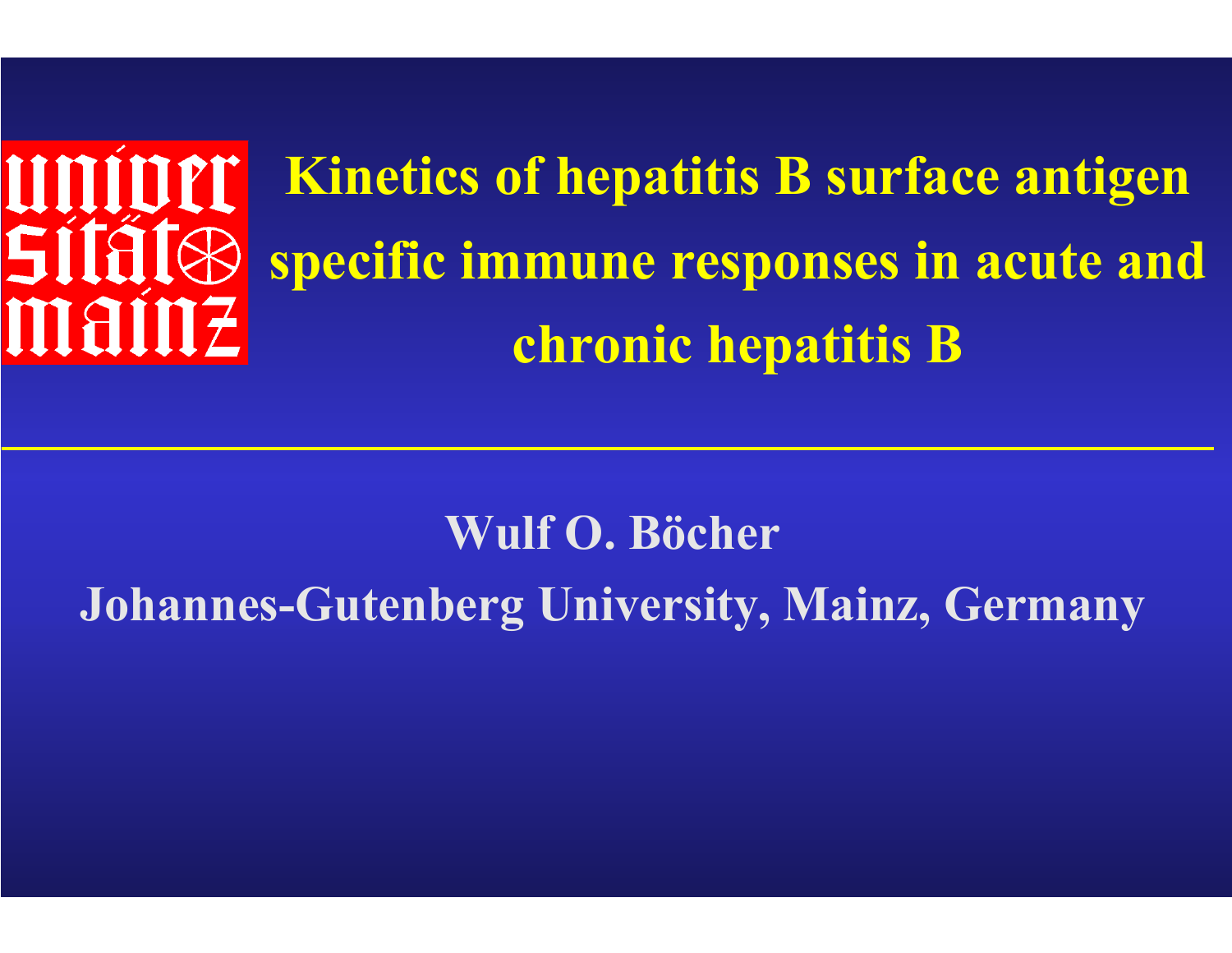## **Overview**

- 1. The HBV and its envelope
- 2. HBV immunopathogenesis
- 3. Envelope specific antibody production
- 4. Envelope specific T cells in *acute* hepatitis
- 5. Envelope specific T cells in *chronic* hepatitis B
- 6. Summary and Conclusion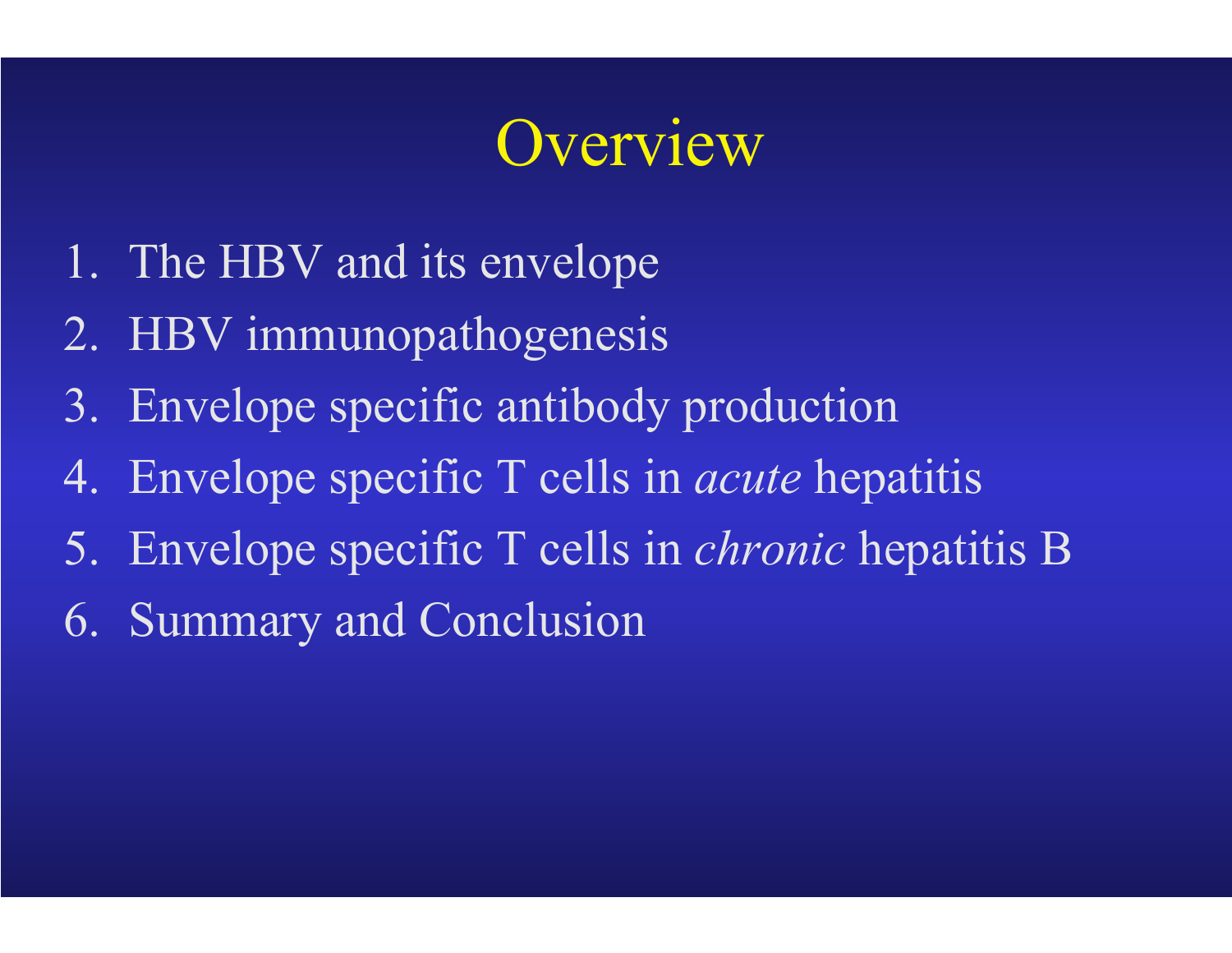## The Hepatitis B Virus (HBV)



**nucleocapsid antigen**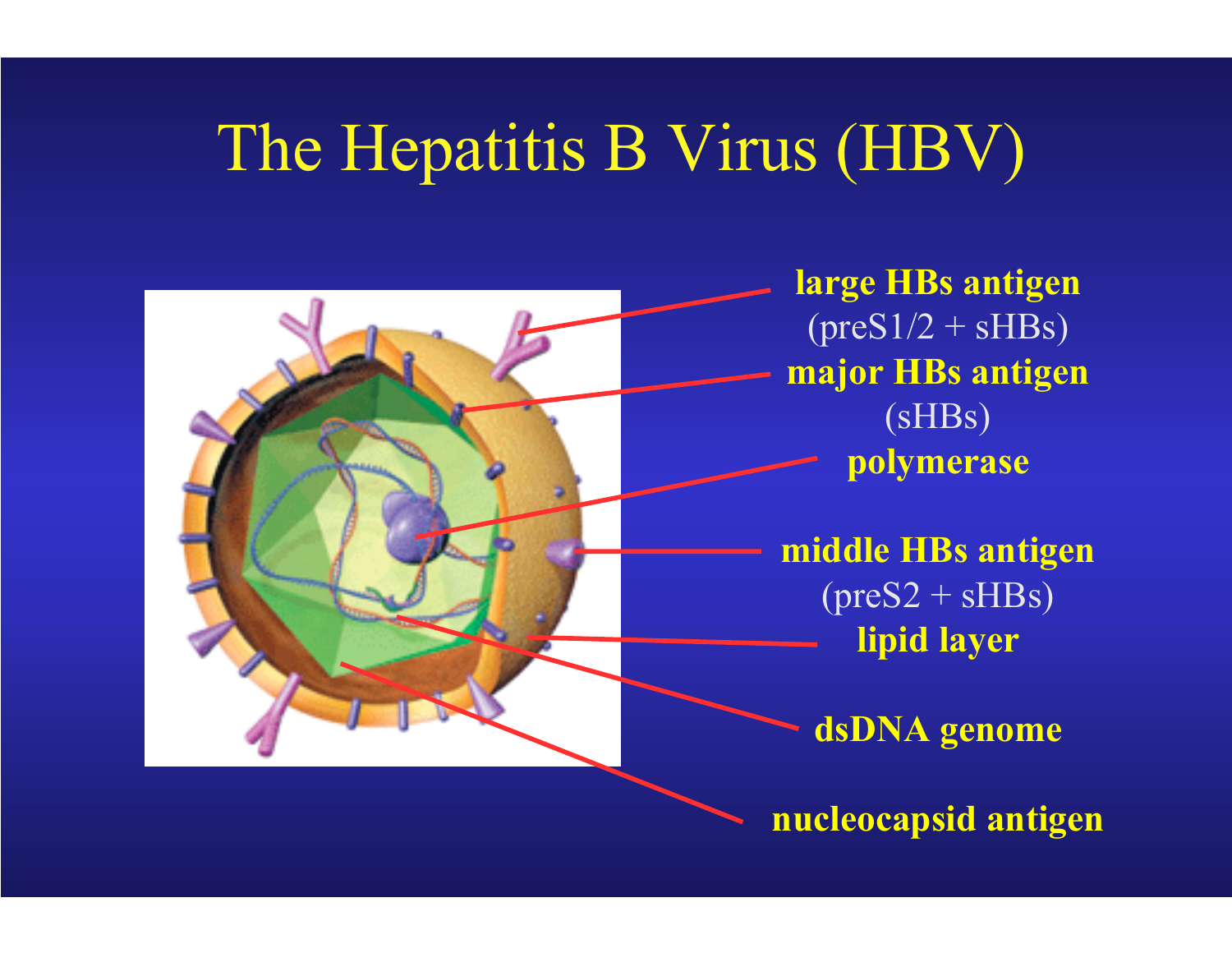# CTL and Th cell epitopes

#### **HBV envelope protein**



#### **HBV nucleocapsid protein**



Chisari and FerrariAnn Rev Immunol 199 5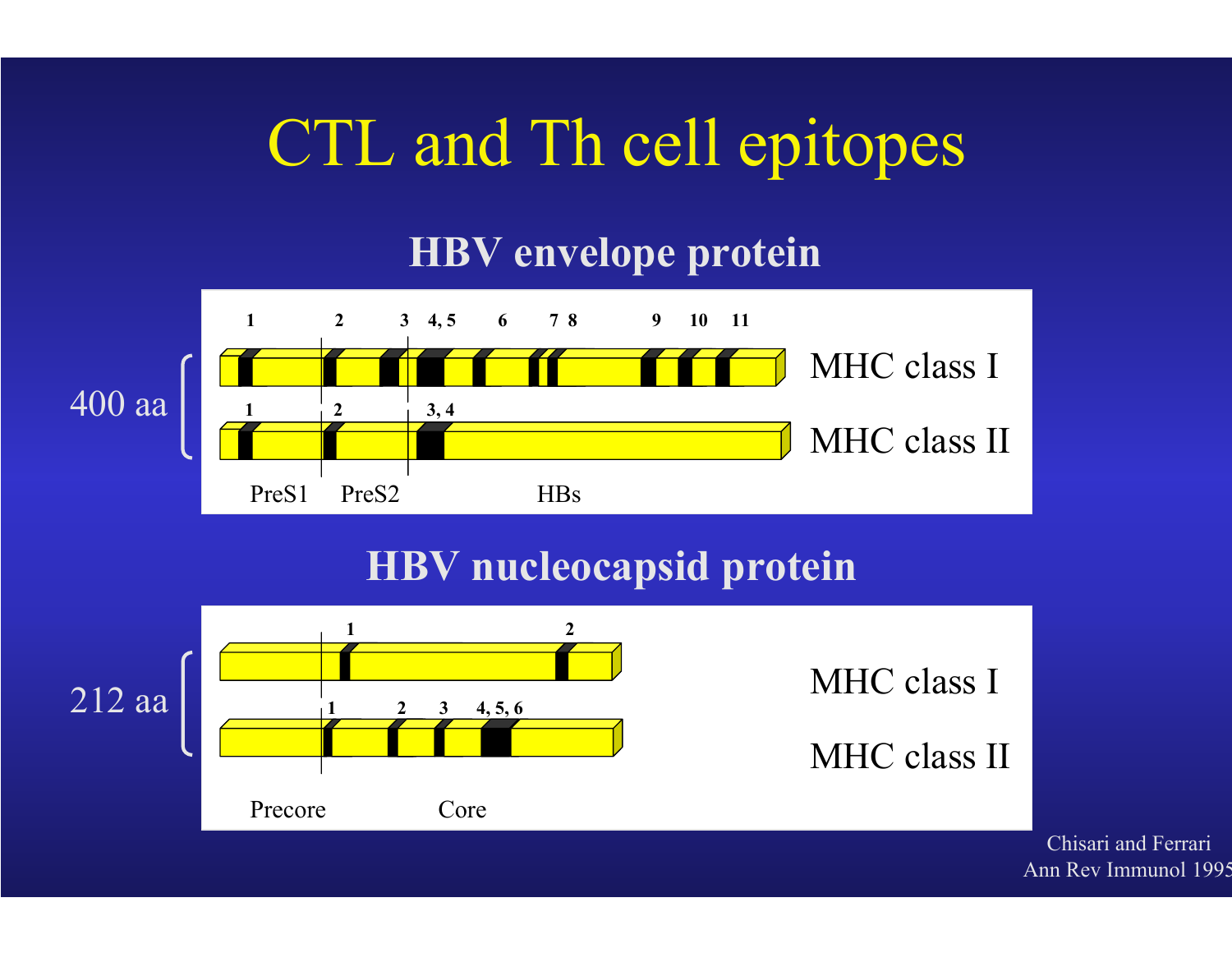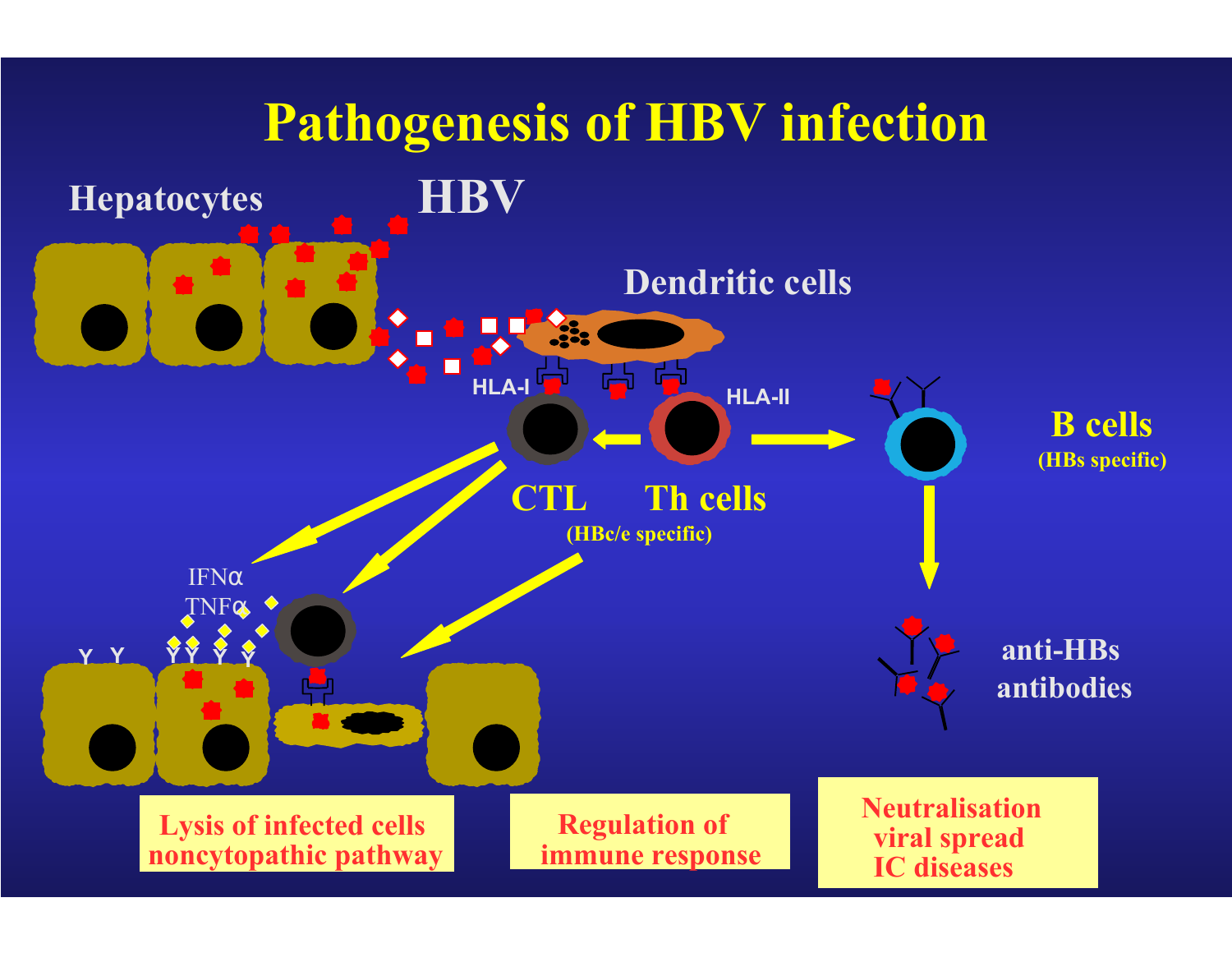#### Anti-HBs abs: virus neutralisiation

#### active (HBs) vaccination passive (HBIg) vaccination

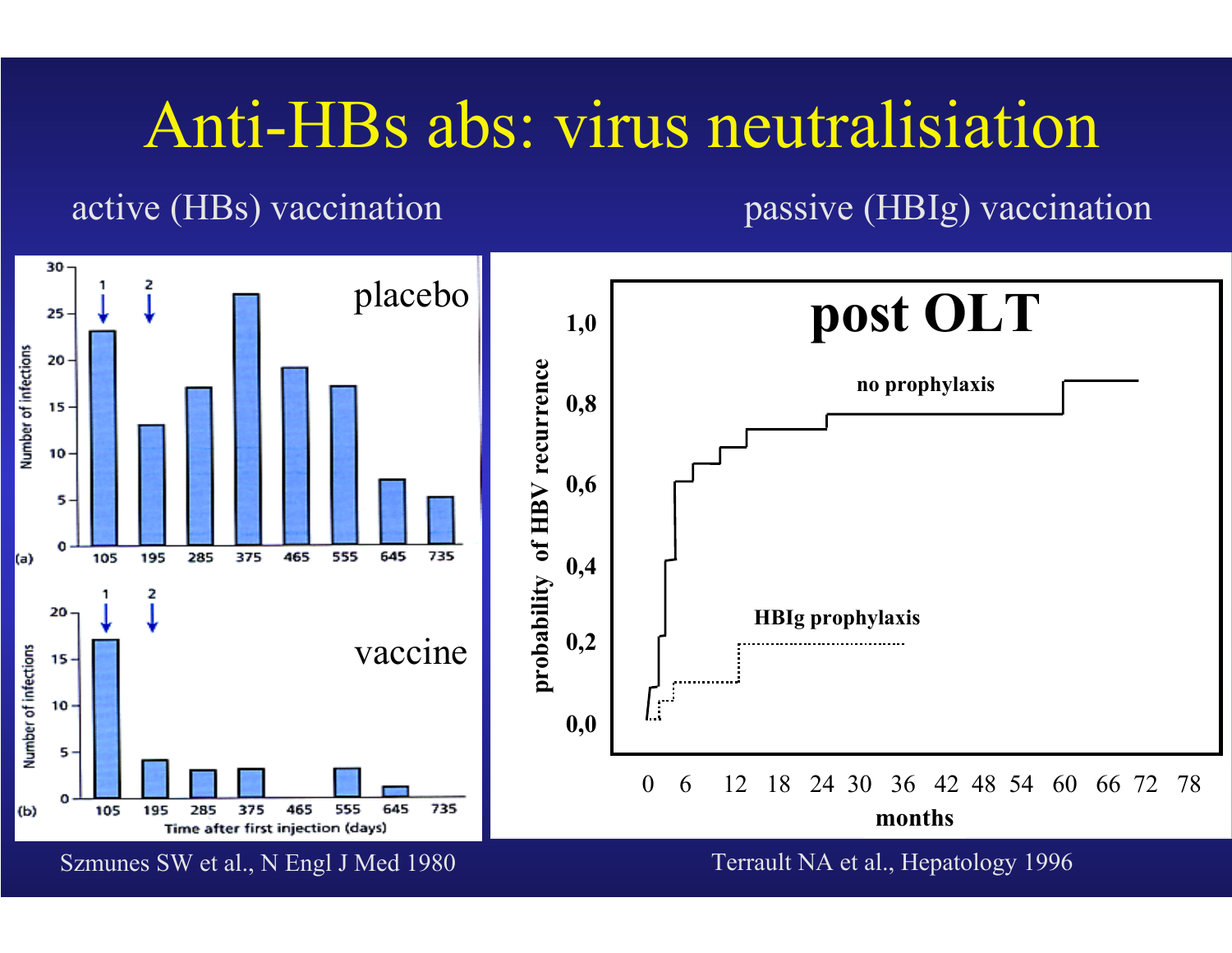# Anti-HBs antibody response:

## selflimited vs. chronic infection

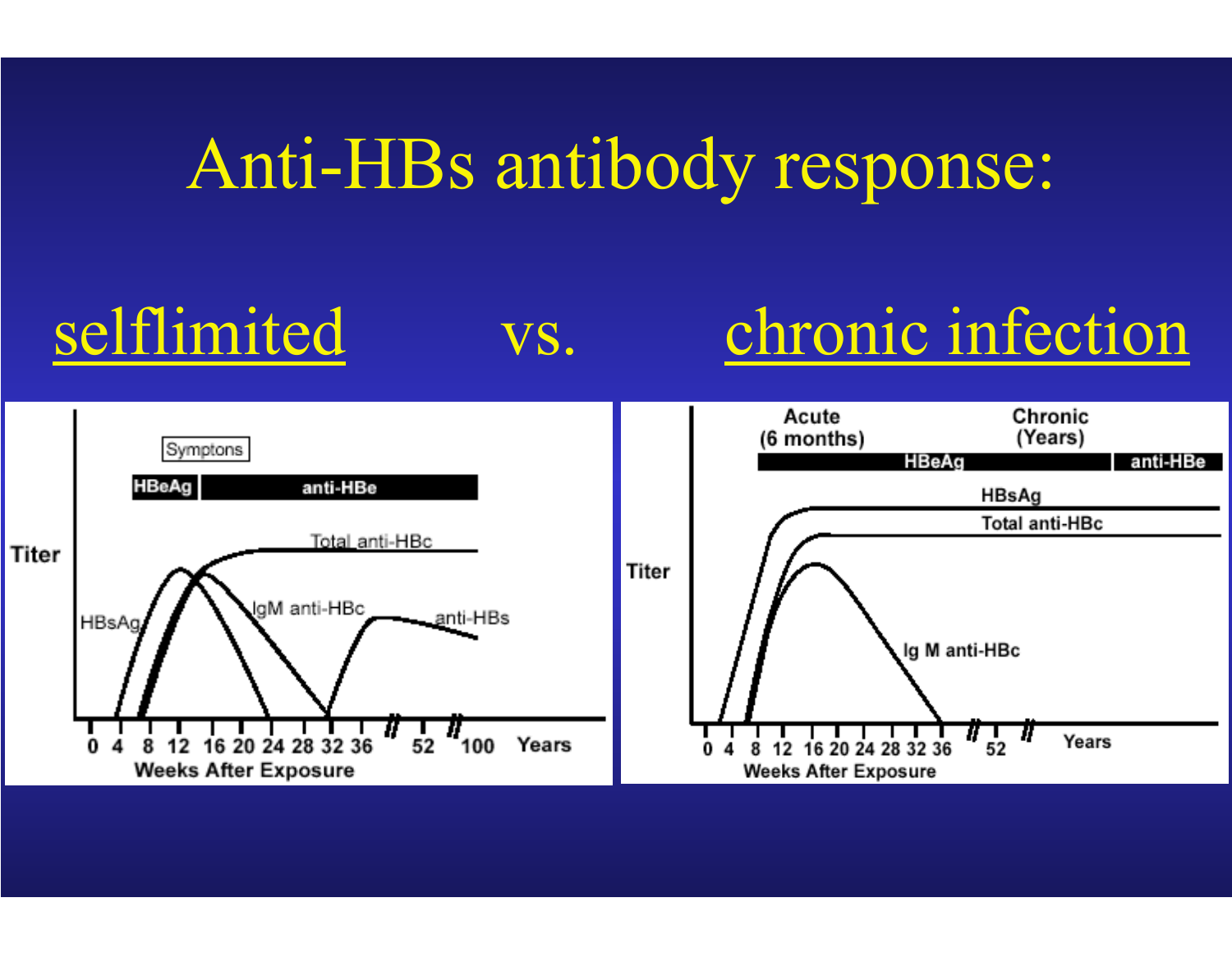# Anti-HBs/pre $\mathbf{S}_{1/2}$  in HBV infection

• 5-10% positivity for anti-HBs antibodies in chronic hepatitis B (Mishra, 1992) -> super-/co-infection with different HBV subtypes or mutants (i.e. HBsAg subtype ad or ay and anti-HBs subtype -ay or -ad)

(Tabor, J Immunol 1977; Wang, J Gastro 1999)

• seropositivity of anti-preS antibodies in acute (45%) and in chronic hepatitis B (14%) correlate with preS-antigenemia and viremia -> indicator of HBe seroconversion (Budkowski, 1992)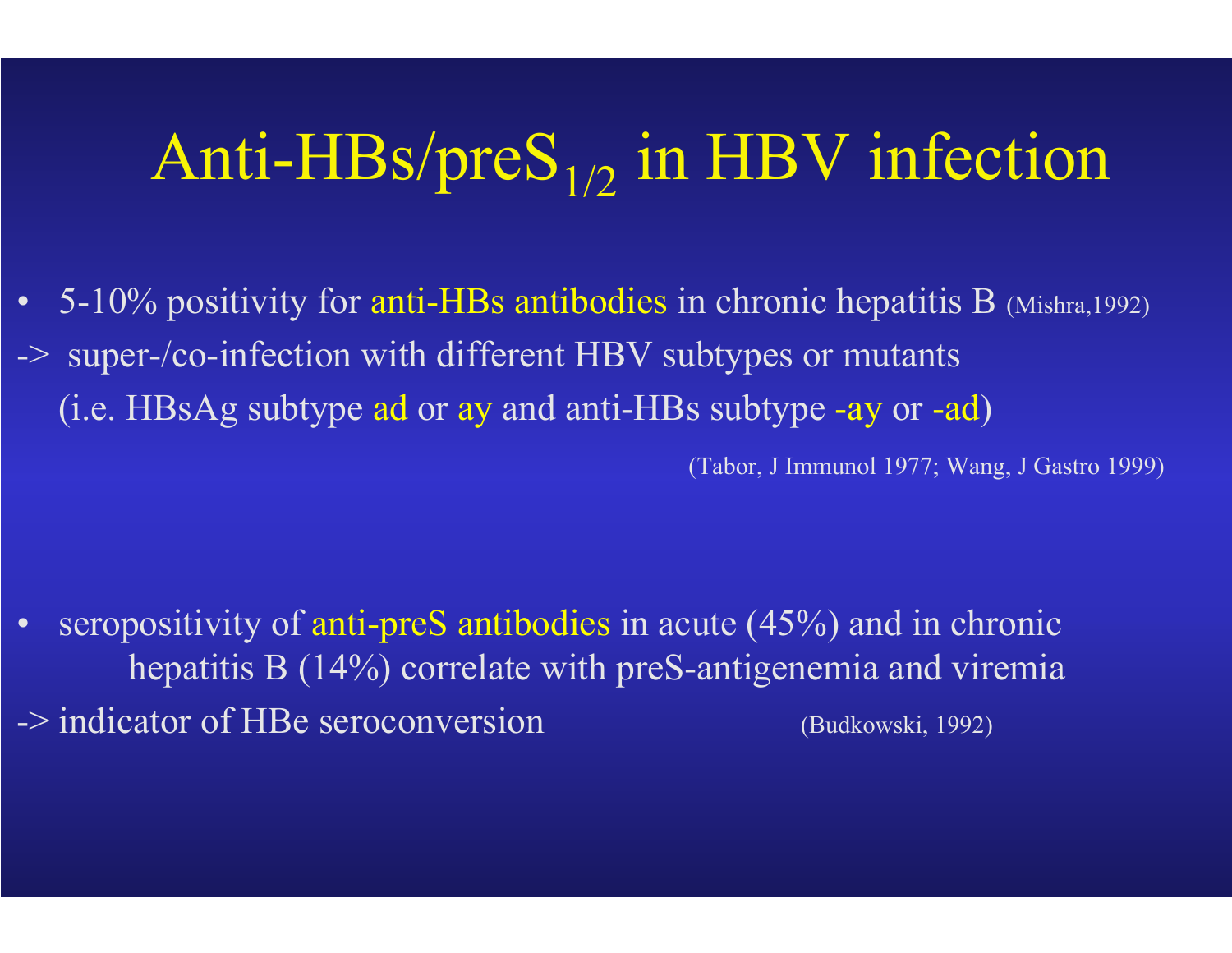### Anti-envelope ICs in *chronic* hepatitis B



Maruyama T et al., J Clin Invest 1993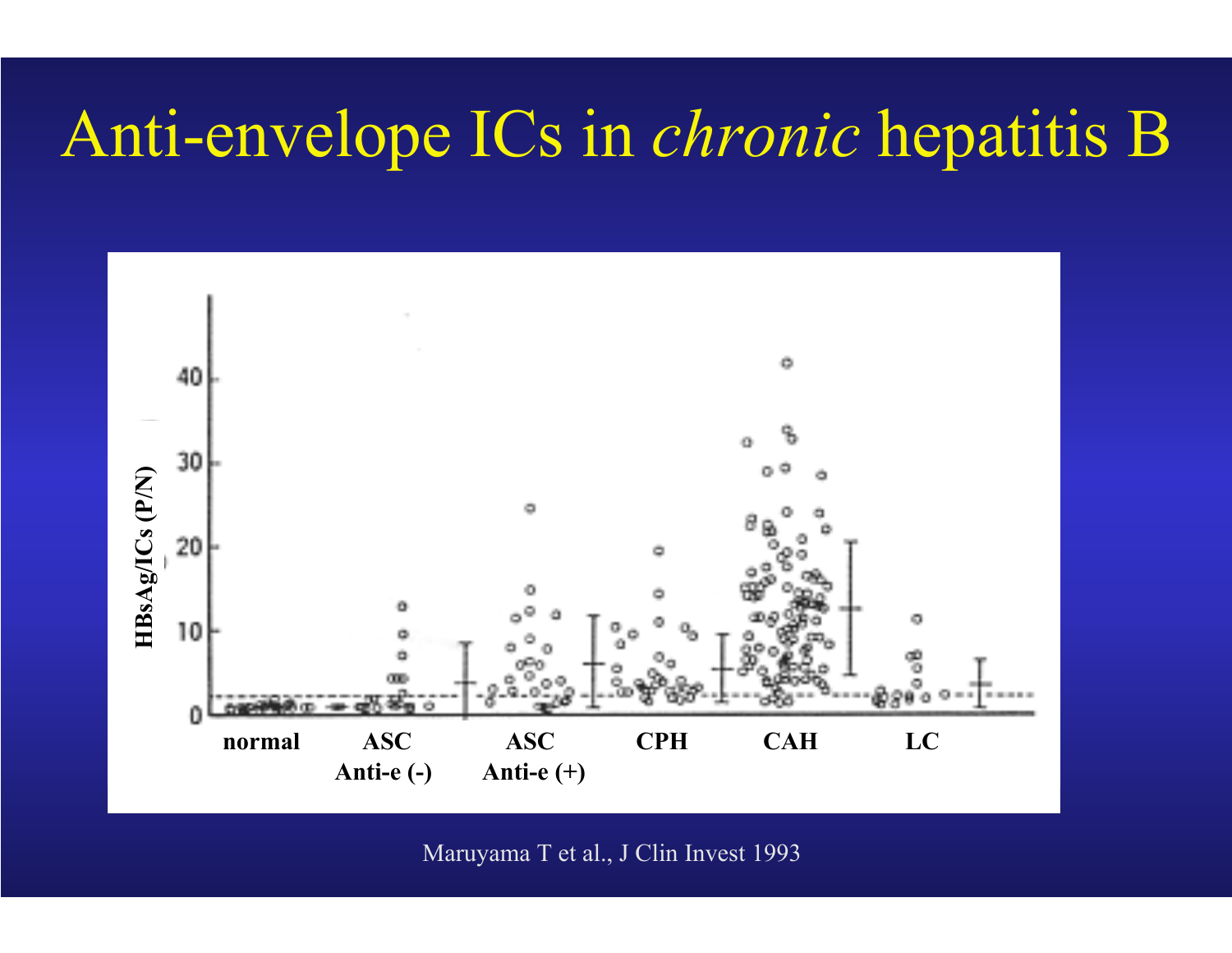#### Anti-HBVenv in *chronic* hepatitis B



Maruyama T et al., J Clin Invest 1993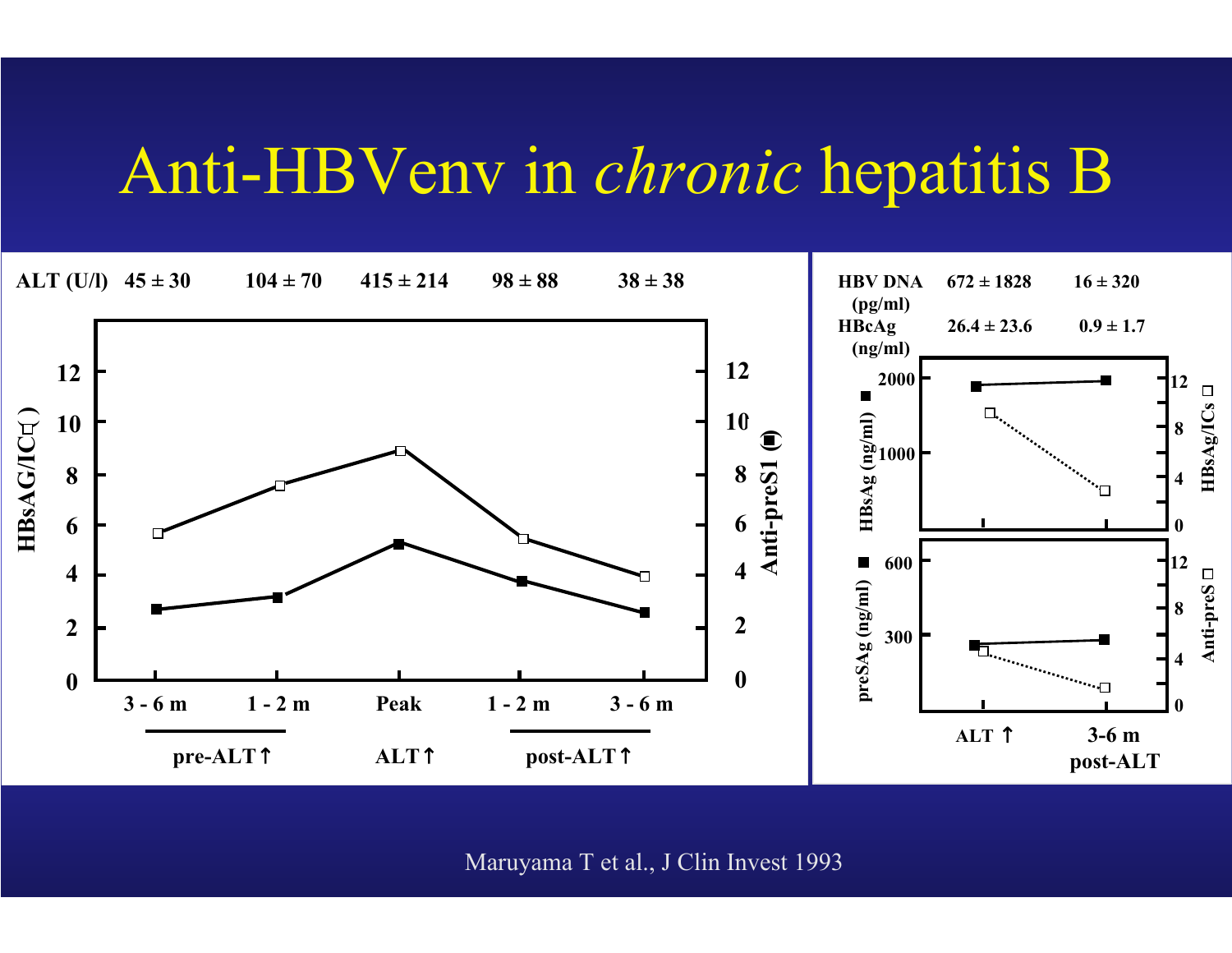#### HBs specific B / Th cells in *acute* hepatitis B



Böcher WO et al., Hepatology 1999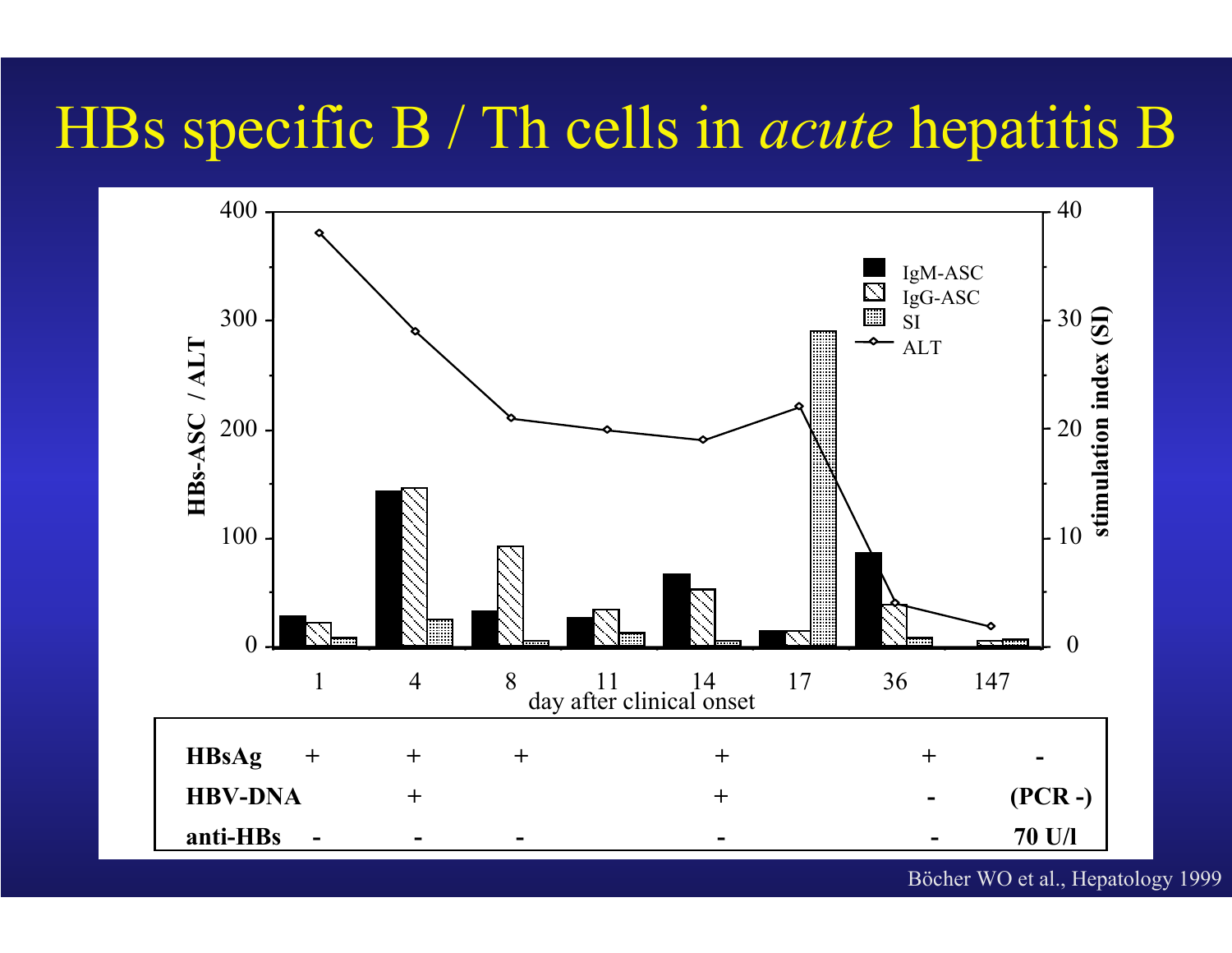# HBs specific B cells in acute and chronic HBV infection



Böcher WO et al., Hepatology 1999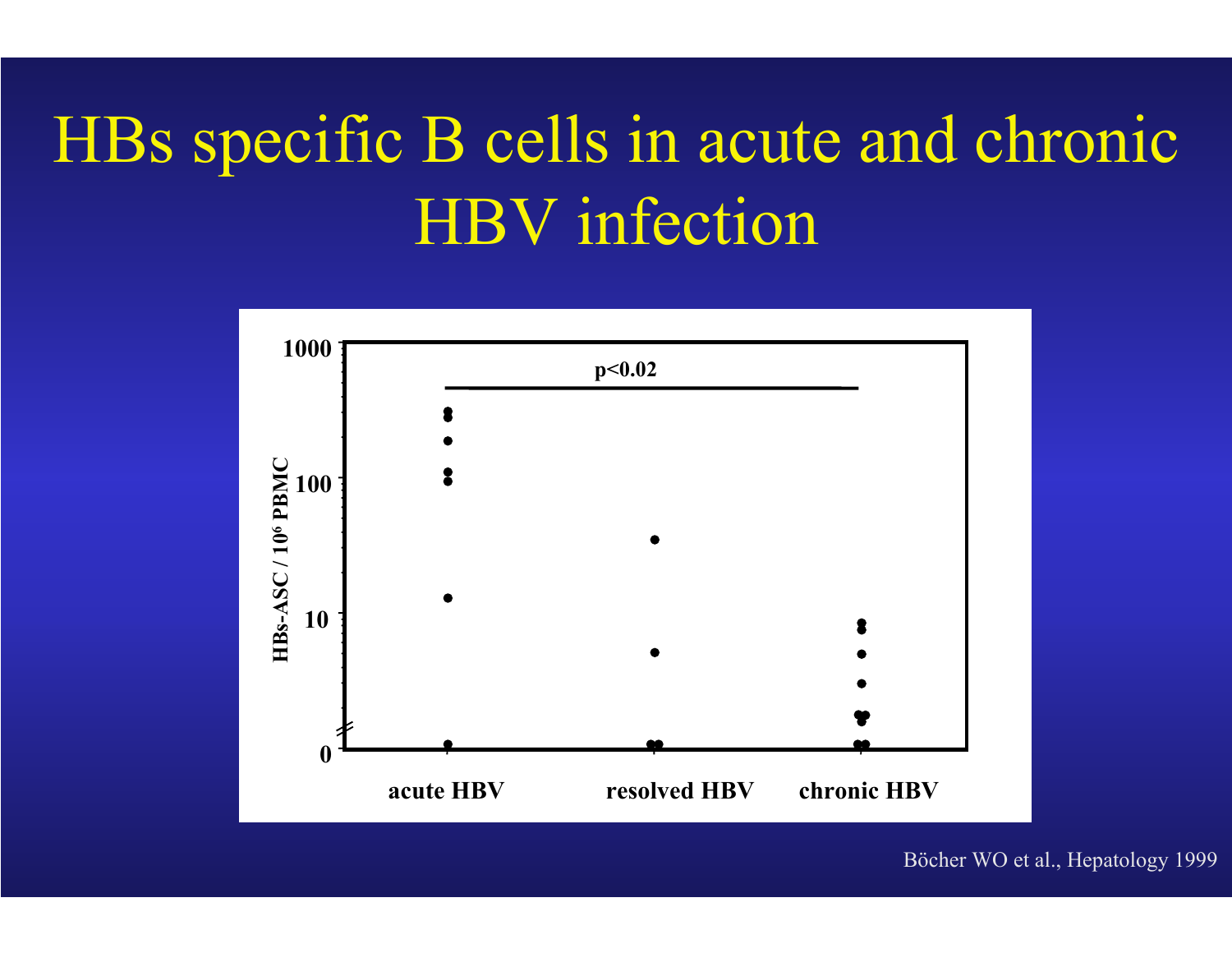#### Enrichment of HBs specific B cells in bone marrow



Böcher WO et al., Hepatology 1999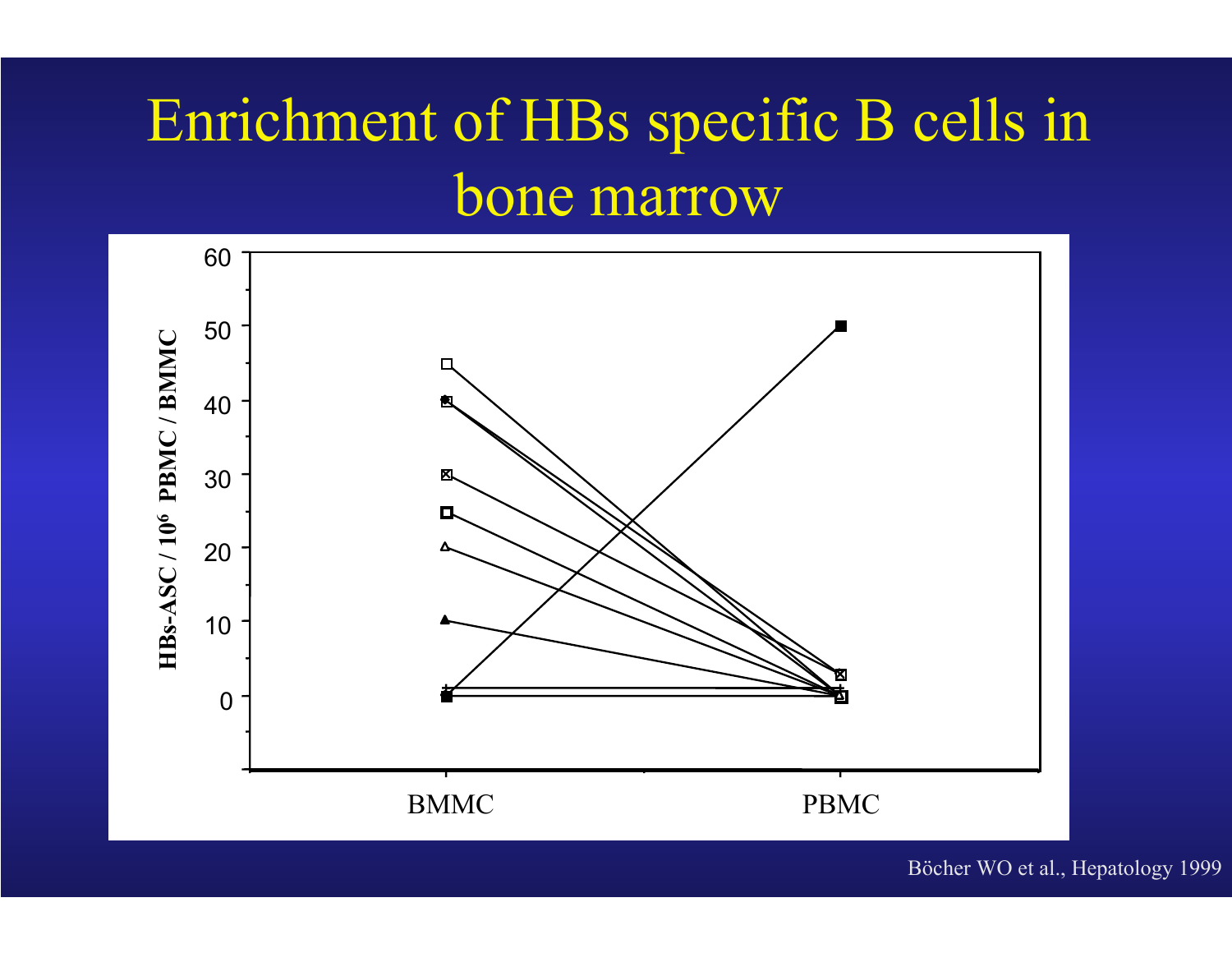# HBV specific Th cells in acute hepatitis B



Ferrari C et al., J Immunol 1990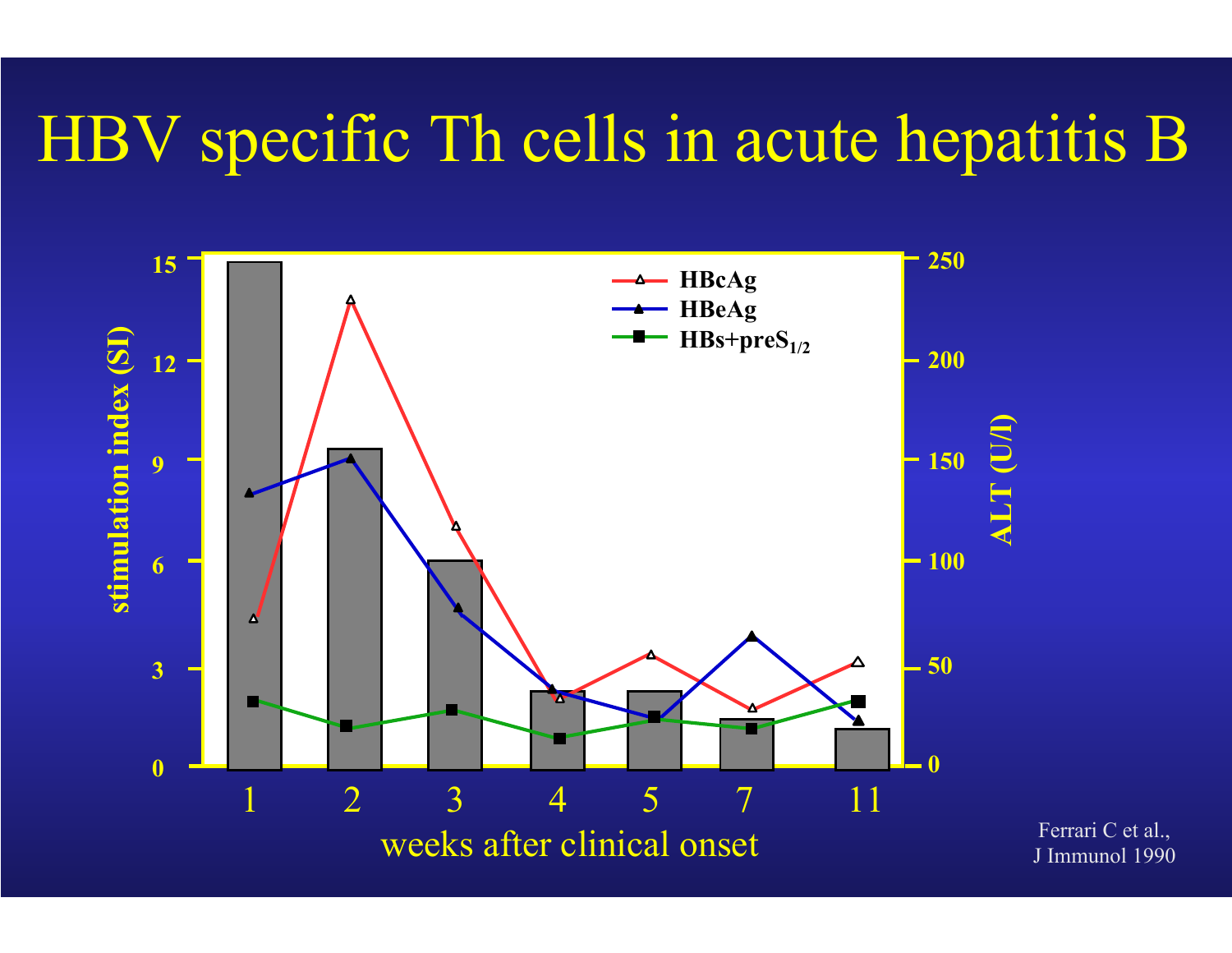#### Correlation of HBc specific CTL and Th cells with HBV clearance in acute infection



Webster G. et al., Hepatology 2000; (also Maini M. et al., Gastroenterology 1999)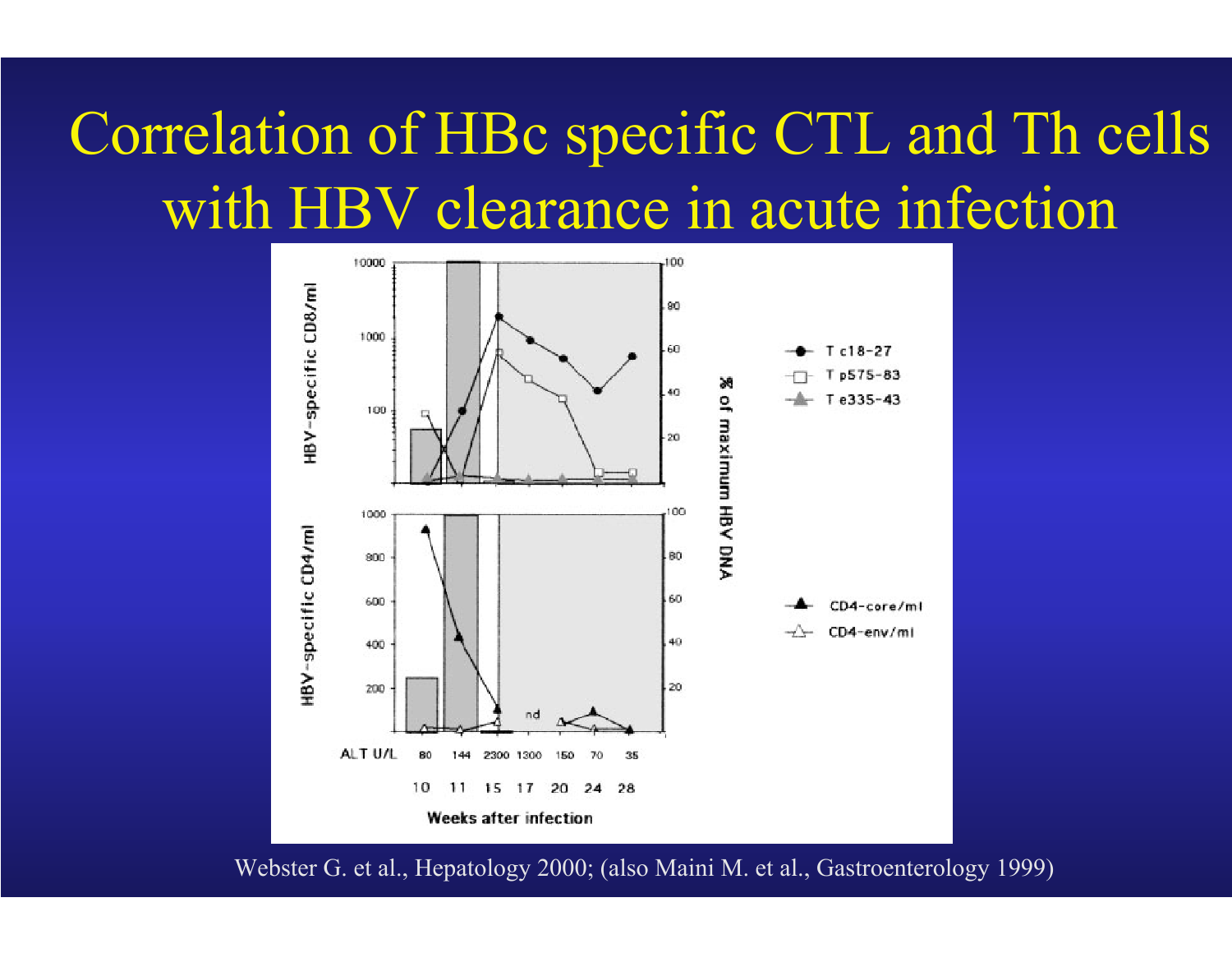# Envelope specific Th cells in chronic hepatitis B



Böcher W O et al., Clin Exp Immunol 1996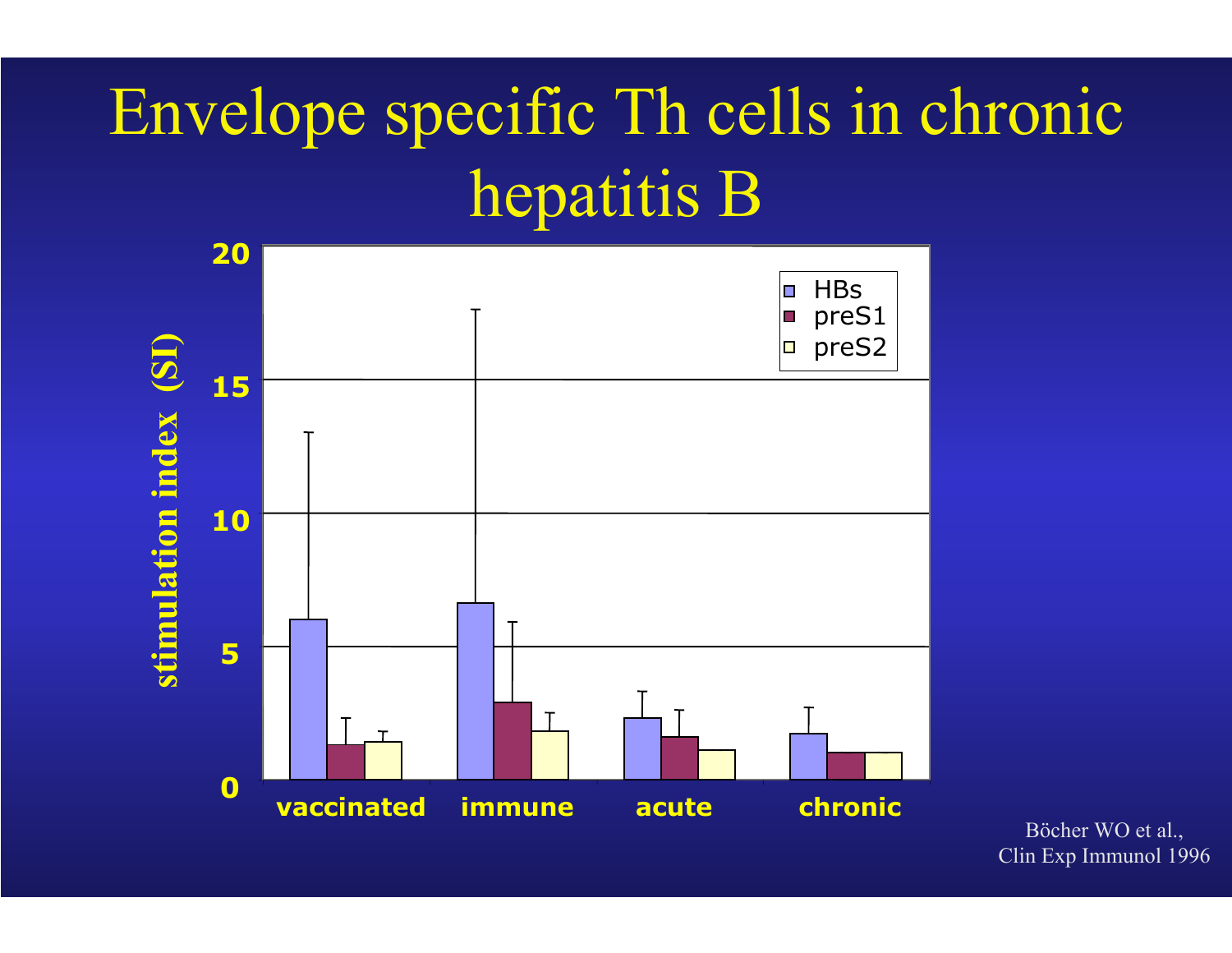#### HBV specific CTL in *chronic* hepatitis B

e Te 335-43  $O$  Tp 575-83 Tc 18-27



HLA-A2 positive chronic HBV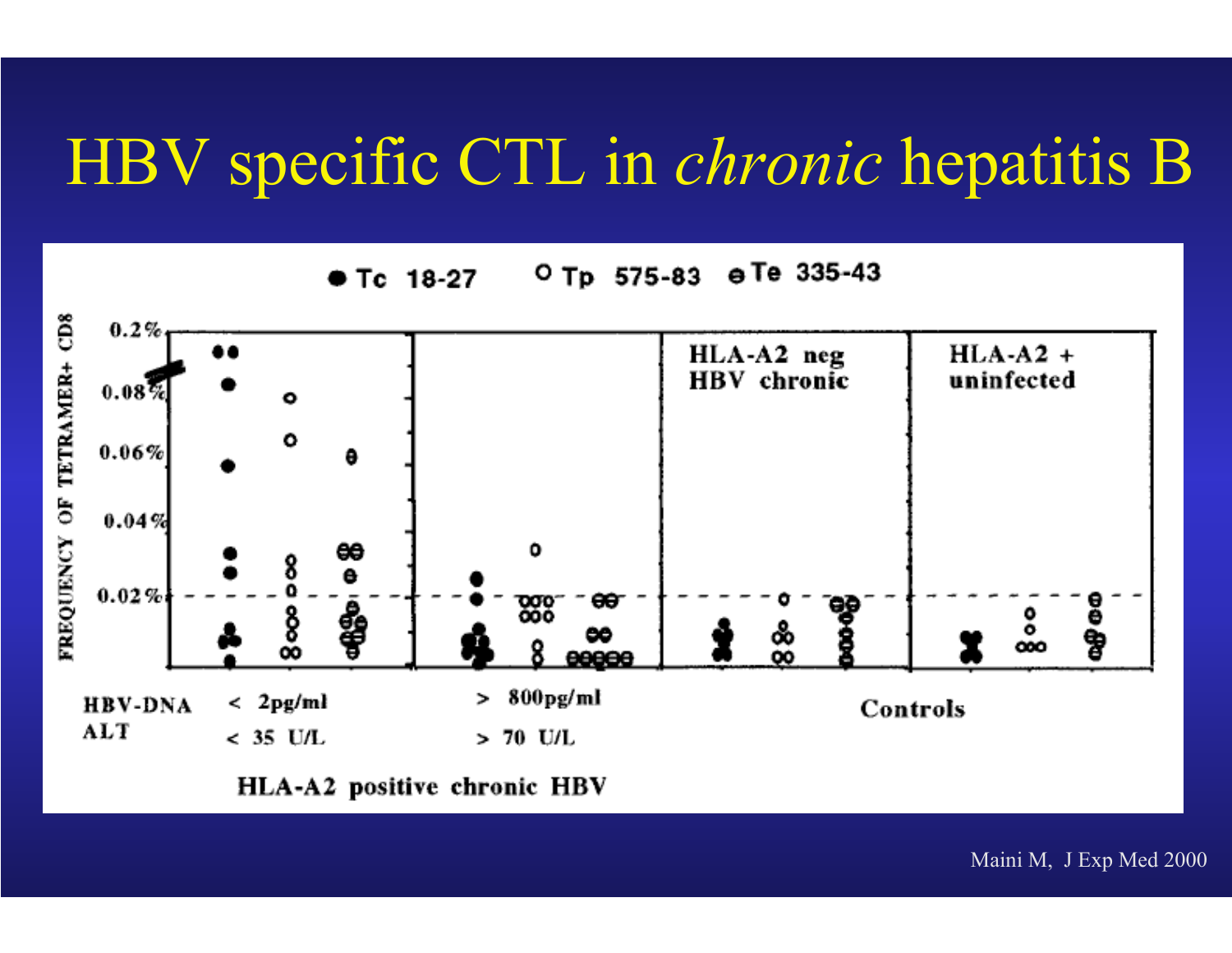# HBV specific CTL during treatment with lamivudine



Boni C et al., Hepatology 2001

#### Patients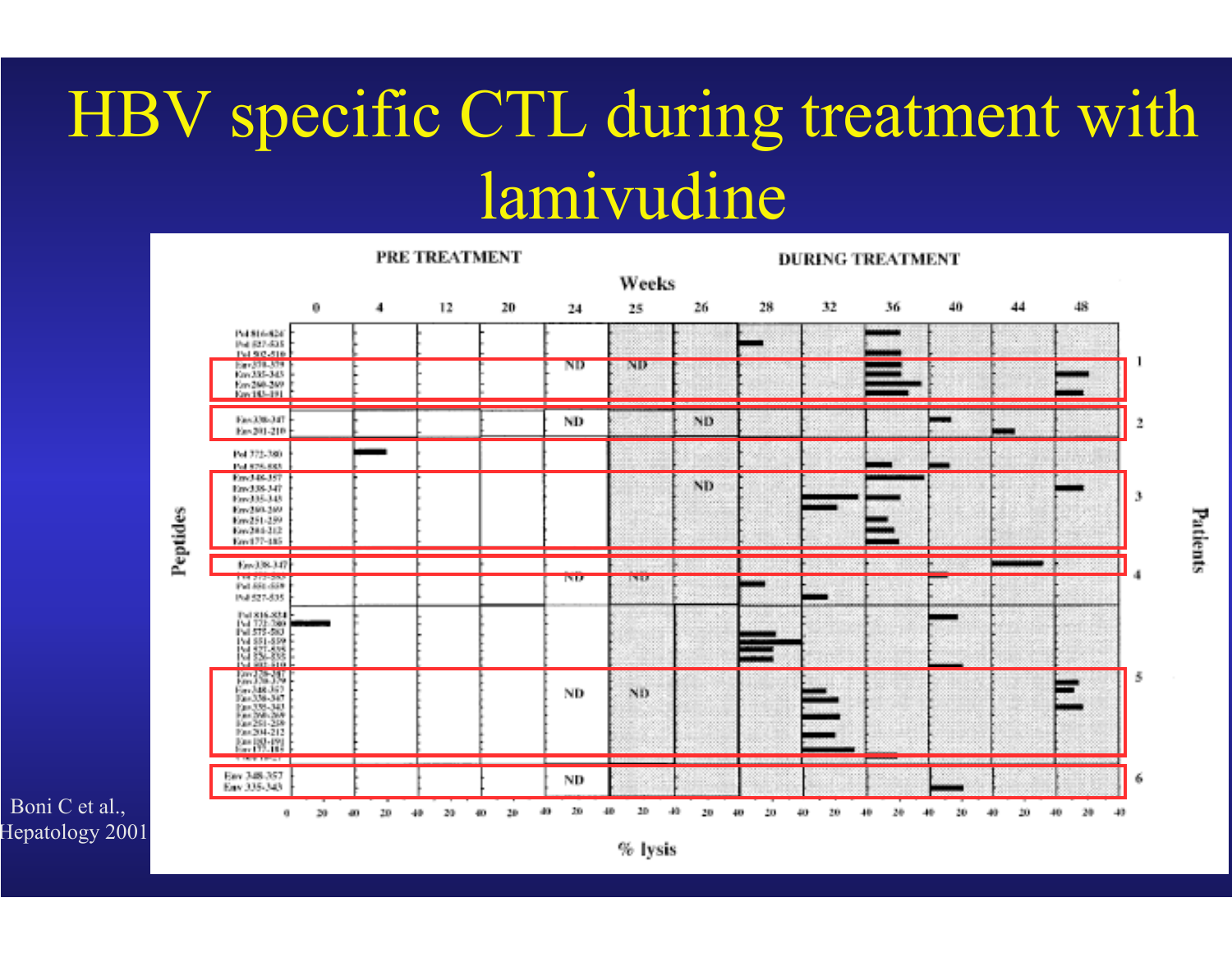## Summary:

- in *acute* hepatitis B:
	- high frequencies of circulating anti-HBs secreting B cells before HBs seroconversion, migrating to lymphoid organs lateron
	- weak envelope specific CTL and Th cell responses during seroconversion
- in *chronic* hepatitis B:
	- correlation of complexed anti-HBs and anti-preS antibodies with inflammatory activity
	- weak envelope specific Th cell activities, no correlation of envelope specific CTL with virus control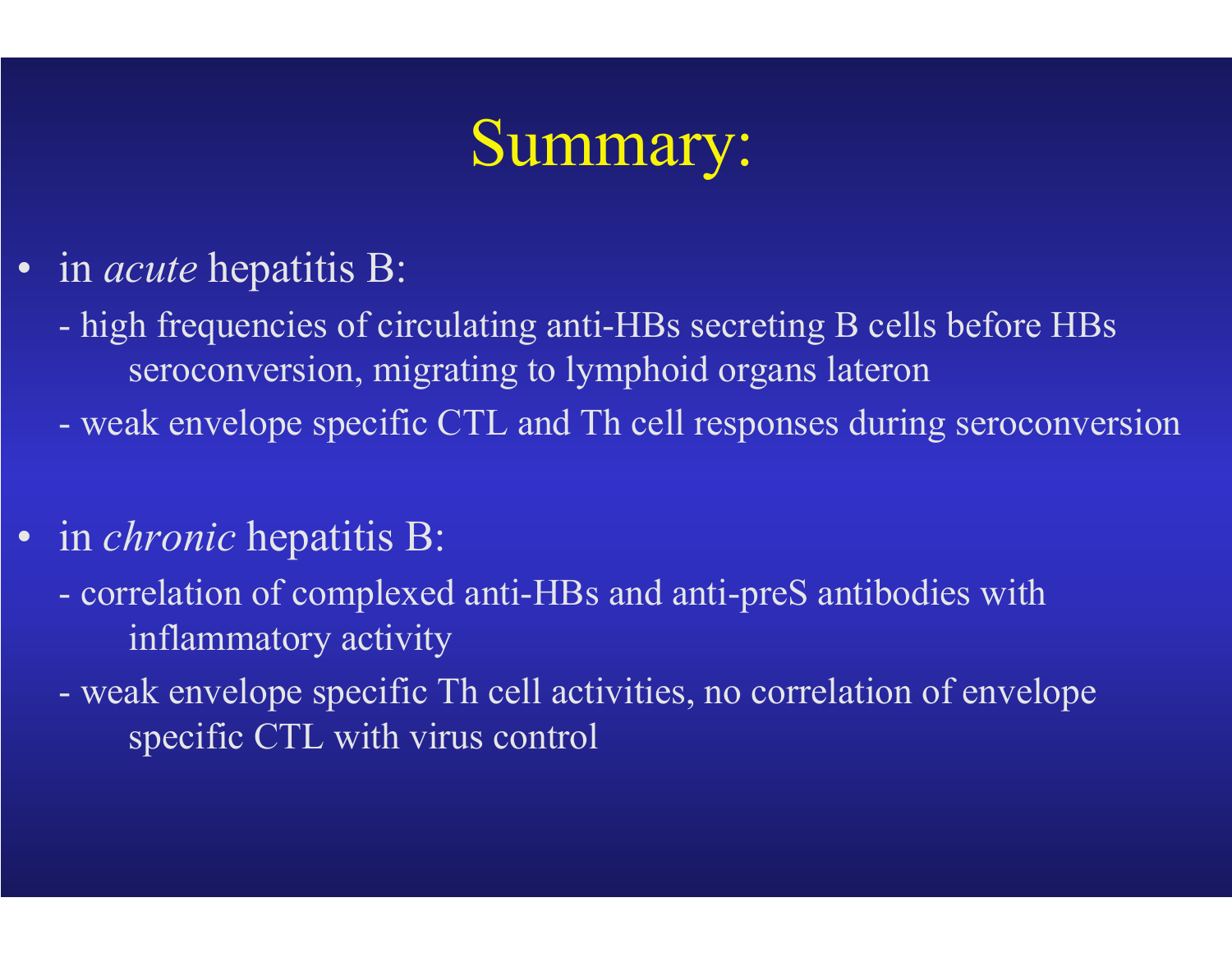# Correlation of HBc specific Th cells with HBV clearance



Ferrari C et al., J Immunol 1990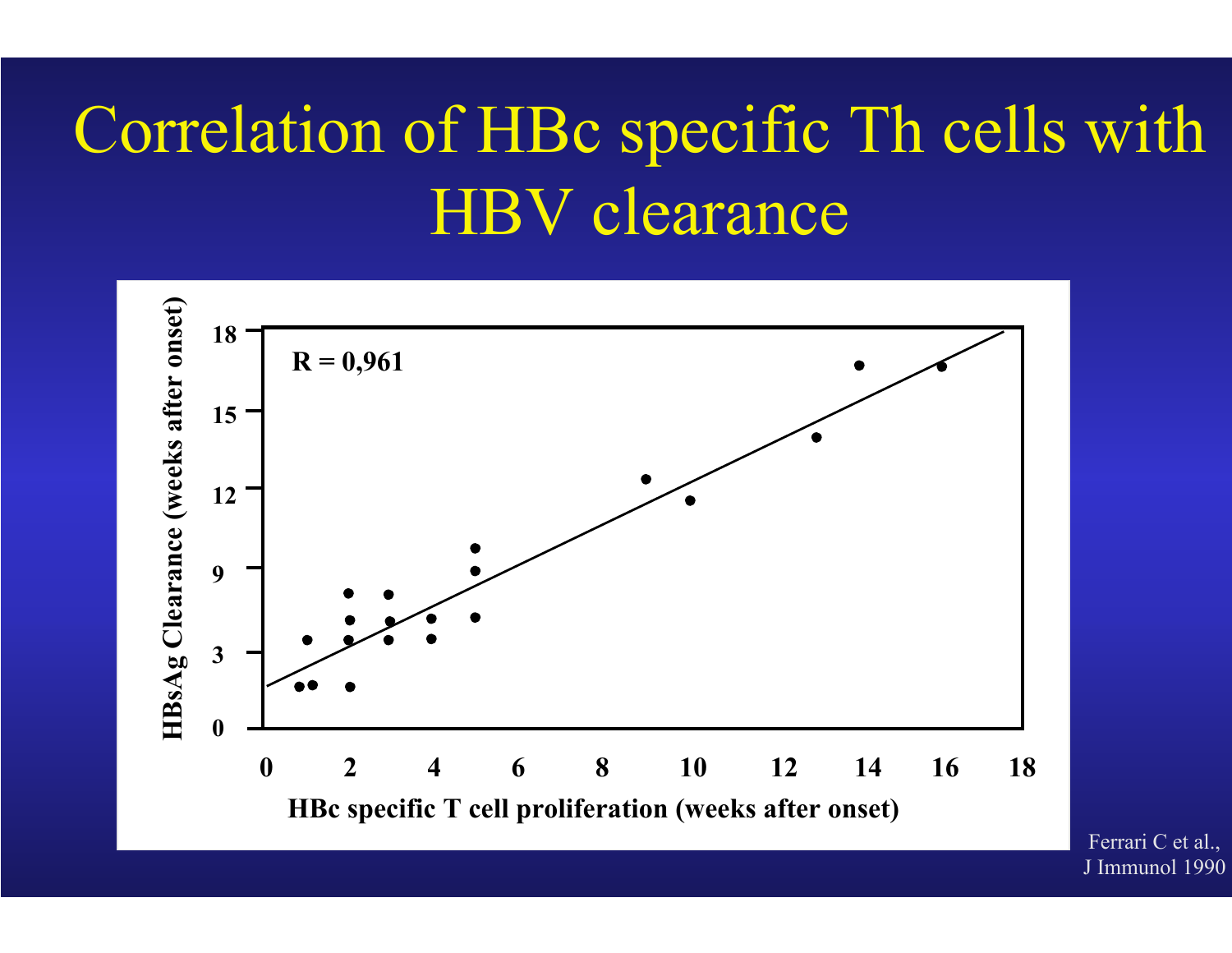# HBV clearance is mediated by HBc specific T cells after adoptive transfer

8 patients with chronic HBV and BMT from HLA matched sibling with immunity to HBV (aHBs+, aHBc+)

![](_page_20_Figure_2.jpeg)

Lau G et al., Gastroenterol 2002

flare (week 24) in 8/8 recipients, sustained HBsAg seroconversion in 6/8: weak HBs strong HBc specific T cell activities in recipients (Lau 2002) no elimination after transfer from HBs vaccinated donors (Lau 1998)